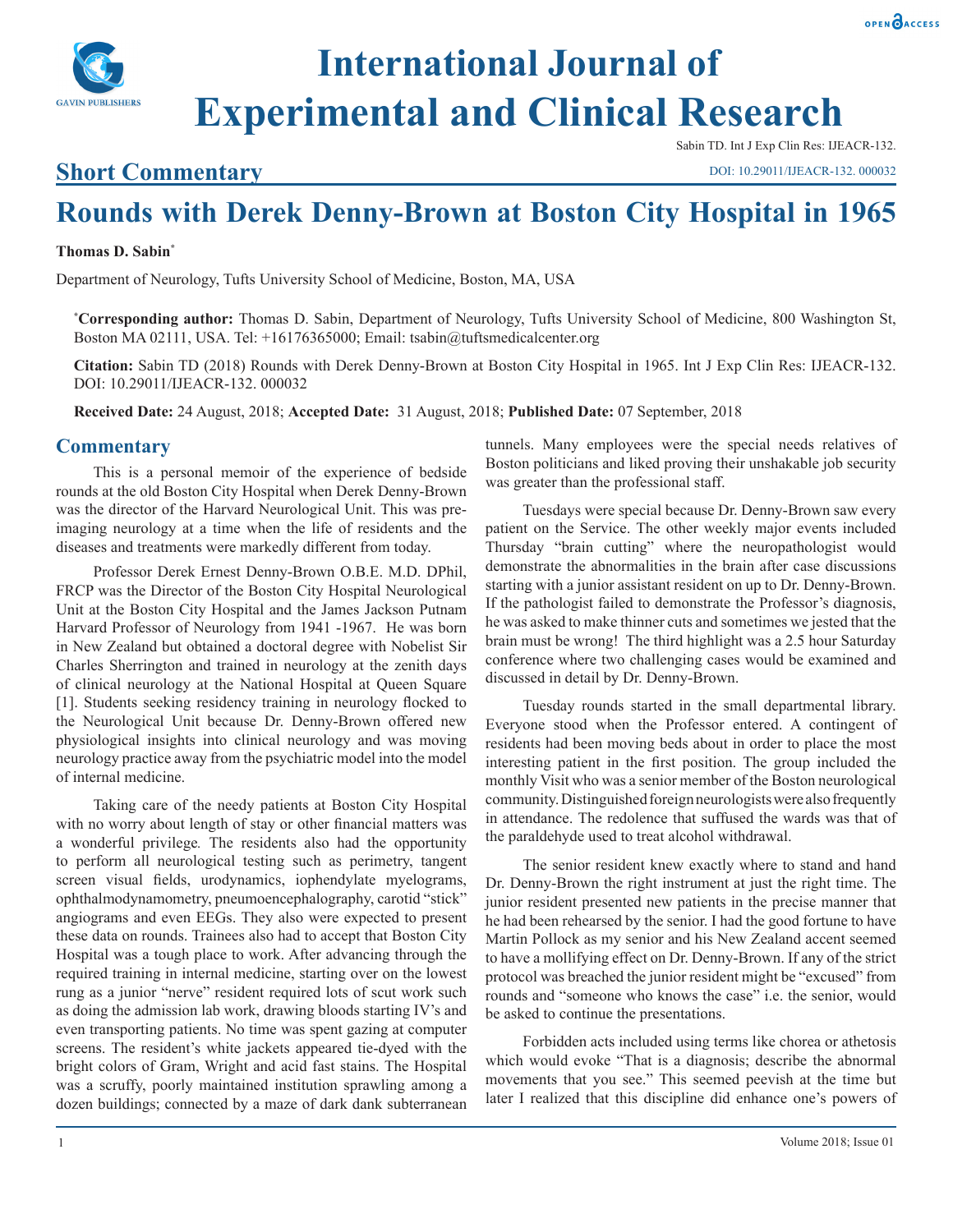observation. If a patient had any sensory findings the resident was to display a carefully drawn map of each modality. One medical house officer who ultimately became a distinguished professor of medicine rotated through neurology and enjoyed tweaking the neurology residents about being too timid and obsequious with Dr. Denny-Brown. When it came time to present his patient who had sensory findings the requisite map had not been done. We anticipated an angry outburst and possible dismissal from rounds but instead we heard a quiet, calm plea indicating that a sensory map would be required for a neurology patient just as his medical visit would expect the result of an EKG in a patient admitted to the medical service for chest pain.

No questions were allowed during Dr. Denny-Brown's rounds; the discussion was unilateral and directed at the presenter. Psychiatric, especially Freudian, terminology was to be avoided. The only behavioral diagnosis I heard from Dr. Denny-Brown was "inadequate character development". If you admitted a patient with functional paraplegia you were not to leave the Hospital until you had the patient walking again by promoting their "confidence". Dependence on EEGs was also a peril. I once tried to convince Dr. Denny-Brown of a spike discharge only to be asked "Did someone slam the lab door?" I wondered whether this might be part of the reason why the epilepsy and EEG workers, Fred and Erna Gibbs and William Lennox, moved on.

Dr. Denny-Brown was not devoid of humor and there were certain stock lines he could not resist using repeatedly. If the resident began a presentation with "We have an interesting case" he would retort, "Tell me about it and I will tell you if it is interesting". When the resident indicated that "The ankle jerks were trace to 1+", Dr. Denny-Brown, on finding no reflex would comment "You must have gotten the last one". If the resident was carrying a Queen Square style reflex hammer he would enjoy calling it a "pessary on a pole.

The diagnoses on these rounds were very different from what you would find on present-day neurology services. Jakob-Creutzfeld was considered a degenerative disease and autism was due to "cold" mothering. There were still some cases of general paralysis of the insane and tabes dorsalis. Antihypertensives were not so effective and our patient population was disinclined or unable to take daily medications. Thus, *etat lacunaire* or advanced Binswanger encephalopathy with pseudobulbar palsy, frontal dementia and gait disorder was common even on the general medical wards. Hypertensive intracerebral hemorrhage was also much more common than today. Sydenham's chorea and tuberculous meningitis were not rare. Wernicke-Korsakoff patients were very frequent because community centers had not yet begun to dole out thiamine to all comers. Porta-caval shunts were a common surgery to prevent bleeding from esophageal varices in

the alcolic cirrhotics and this made chronic hepatic encephalopathy extremely common.

When a senior resident (Dennis Thoen) once had the temerity to apologize for not having an interesting case, Dr. Denny-Brown made an effort to produce a special discussion and even sent Sid Gilman upstairs to retrieve a recently operated monkey to illustrate his discourse.

#### **Personal Characteristics**

Dr. Denny-Brown could tear into people but there were occasions when he was on the receiving end of the exchange. He was humorously rebuked in writing by some of his old Queen Square colleagues for certain of his inventions which never made it into mainstream neurology. These included the avoidance reflex of parietal origin and term amorphosynthesis which he coined to describe an overall behavior in patients with the parietal syndromes. The incomprehensiveness of some of his written works was also frequently noted*.* I once introduced Dr. Denny-Brown as having the singular honor of writing a book on motor control which was translated into the same language, [2] as the title of Othello Langworthy's book "The Sensory Control of Posture and Movement: A review of the Studies of Derek Denny-Brown" reveals [3].

After his retirement Dr. Denny-Brown made a comment to me that revealed much of his difficult behavior was a bit of a bluff. "Sylvia (his wife) and I have joined a Cambridge neighborhood group that puts on informal plays and of course they always cast me in the Iago parts". His scientific and clinical achievements and his personal characteristics made Denny a role model for a generation of neurologists. Dr. Denny-Brown had an incredible work ethic and even younger men had a hard time keeping up with him. He was also known for his uncompromising sense of honesty; he actually returned any unspent funds to NIH annually. Dr. Denny-Brown had great physical and mental toughness. The facial flushing and nasal discharge of his cluster headaches occurred but rounds continued on. When he rubbed the neuroma at the site of his amputated finger the residents feared this was an ominous "rattle" which might be followed by a "strike". He also endured catheterization to study bladder physiology. When I expressed my sadness at learning about his slowly advancing fatal myeloma, he said it was "not a bad deal" at his age and "dying of uremia was a good way of going". At that moment I could better understand his bluntness with patients and residents.

In the end, while we who trained with Dr. Denny-Brown enjoy the tales of awed terror, stress and bemusement, the Unit was an incredible opportunity to apprentice in neurology with a leader of colorful brilliance, superb clinical insights and a singular physiological perspective. We are forever proud to trace our neurologic lineage through him.